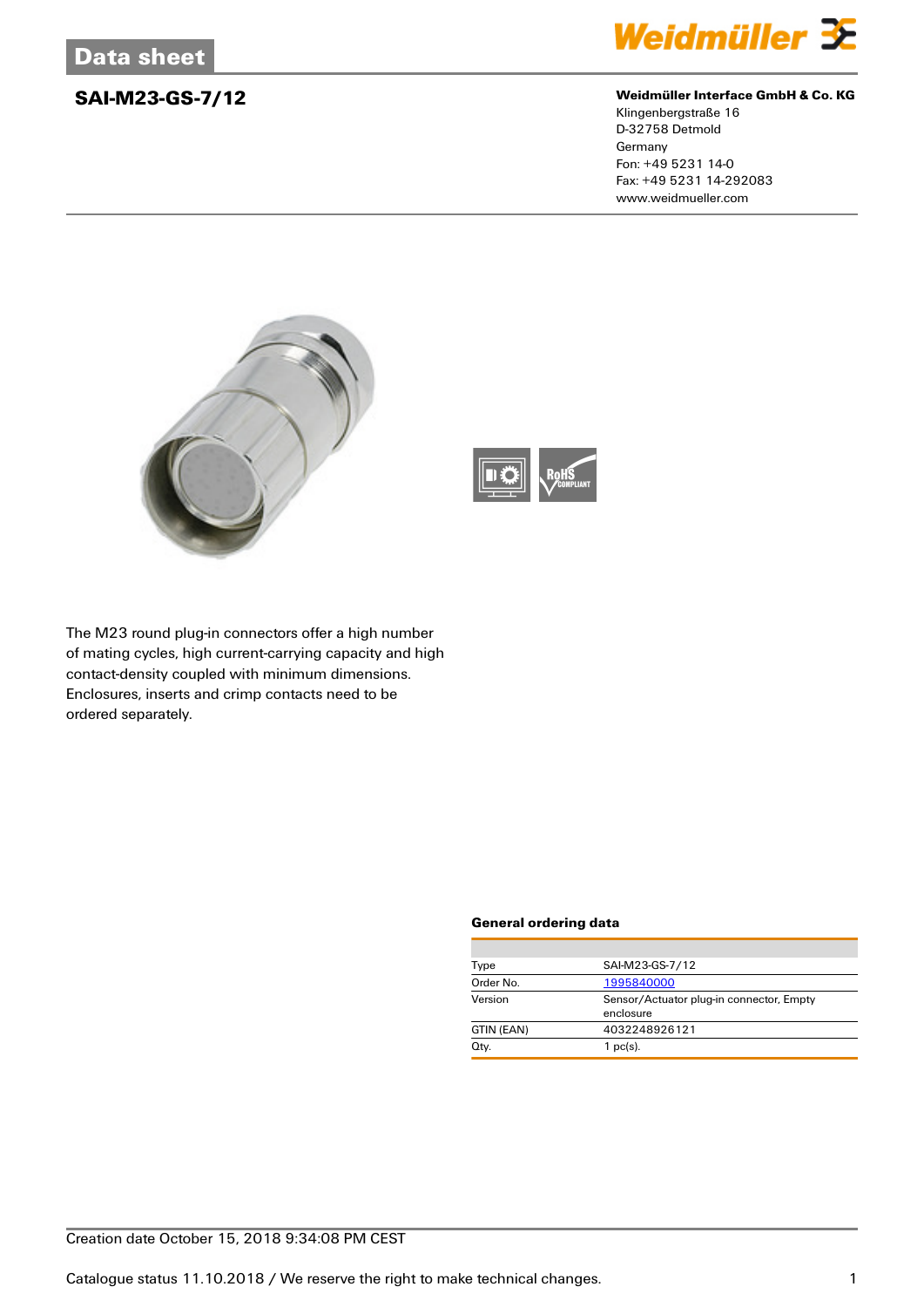# **Technical data**



## **SAI-M23-GS-7/12 Weidmüller Interface GmbH & Co. KG**

Klingenbergstraße 16 D-32758 Detmold Germany Fon: +49 5231 14-0 Fax: +49 5231 14-292083

| <b>Dimensions and weights</b>           |                                                                       |                              |                 |  |  |
|-----------------------------------------|-----------------------------------------------------------------------|------------------------------|-----------------|--|--|
| Net weight                              |                                                                       |                              |                 |  |  |
|                                         | 71 g                                                                  |                              |                 |  |  |
| <b>Temperatures</b>                     |                                                                       |                              |                 |  |  |
| Operating temperature, max.             | 125 °C                                                                | Operating temperature, min.  | -40 °C          |  |  |
| <b>Environmental Product Compliance</b> |                                                                       |                              |                 |  |  |
|                                         |                                                                       |                              |                 |  |  |
| <b>REACH SVHC</b>                       | Lead 7439-92-1                                                        |                              |                 |  |  |
| <b>Standards</b>                        |                                                                       |                              |                 |  |  |
| Certificate No. (UR)                    | E344862                                                               |                              |                 |  |  |
| <b>General data</b>                     |                                                                       |                              |                 |  |  |
|                                         |                                                                       |                              |                 |  |  |
| Cable diameter, max.                    | $12 \text{ mm}$                                                       | Cable diameter, min.         | $7 \text{ mm}$  |  |  |
| Conductor O.D.                          | $7 - 12$ mm                                                           | Conductor O.D., max.         | $12 \text{ mm}$ |  |  |
| Conductor O.D., min.                    | 7 mm                                                                  | <b>Connection thread</b>     | M23             |  |  |
| Housing main material                   | Copper-zinc alloy, Zinc<br>diecast                                    | Plugging cycles              | >1000           |  |  |
| Protection degree                       | IP67, IP69K                                                           | Temperature range of housing | $-40+125$ °C    |  |  |
| <b>Classifications</b>                  |                                                                       |                              |                 |  |  |
|                                         |                                                                       |                              |                 |  |  |
| <b>ETIM 5.0</b>                         | EC002635                                                              | <b>ETIM 6.0</b>              | EC000437        |  |  |
| eClass 6.2                              | 27-06-91-90                                                           | eClass 7.1                   | 27-06-91-90     |  |  |
| eClass 8.1                              | 27-06-91-90                                                           | eClass 9.0                   | 27-06-91-90     |  |  |
| eClass 9.1                              | 27-44-02-02                                                           |                              |                 |  |  |
| <b>Product information</b>              |                                                                       |                              |                 |  |  |
| Product information                     | Enclosures, inserts and crimp contacts need to be ordered separately. |                              |                 |  |  |
| <b>Approvals</b>                        |                                                                       |                              |                 |  |  |
|                                         |                                                                       |                              |                 |  |  |
| Approvals                               |                                                                       |                              |                 |  |  |
| <b>ROHS</b>                             | Conform                                                               |                              |                 |  |  |
| <b>Downloads</b>                        |                                                                       |                              |                 |  |  |
|                                         | CAT 8 SAI 15/16 EN                                                    |                              |                 |  |  |
| Brochure/Catalogue                      | <b>FL FIELDWIRING EN</b>                                              |                              |                 |  |  |

Engineering Data [EPLAN, WSCAD, Zuken E3.S](http://catalog.weidmueller.com/assets/LINK/CAE_EN.html)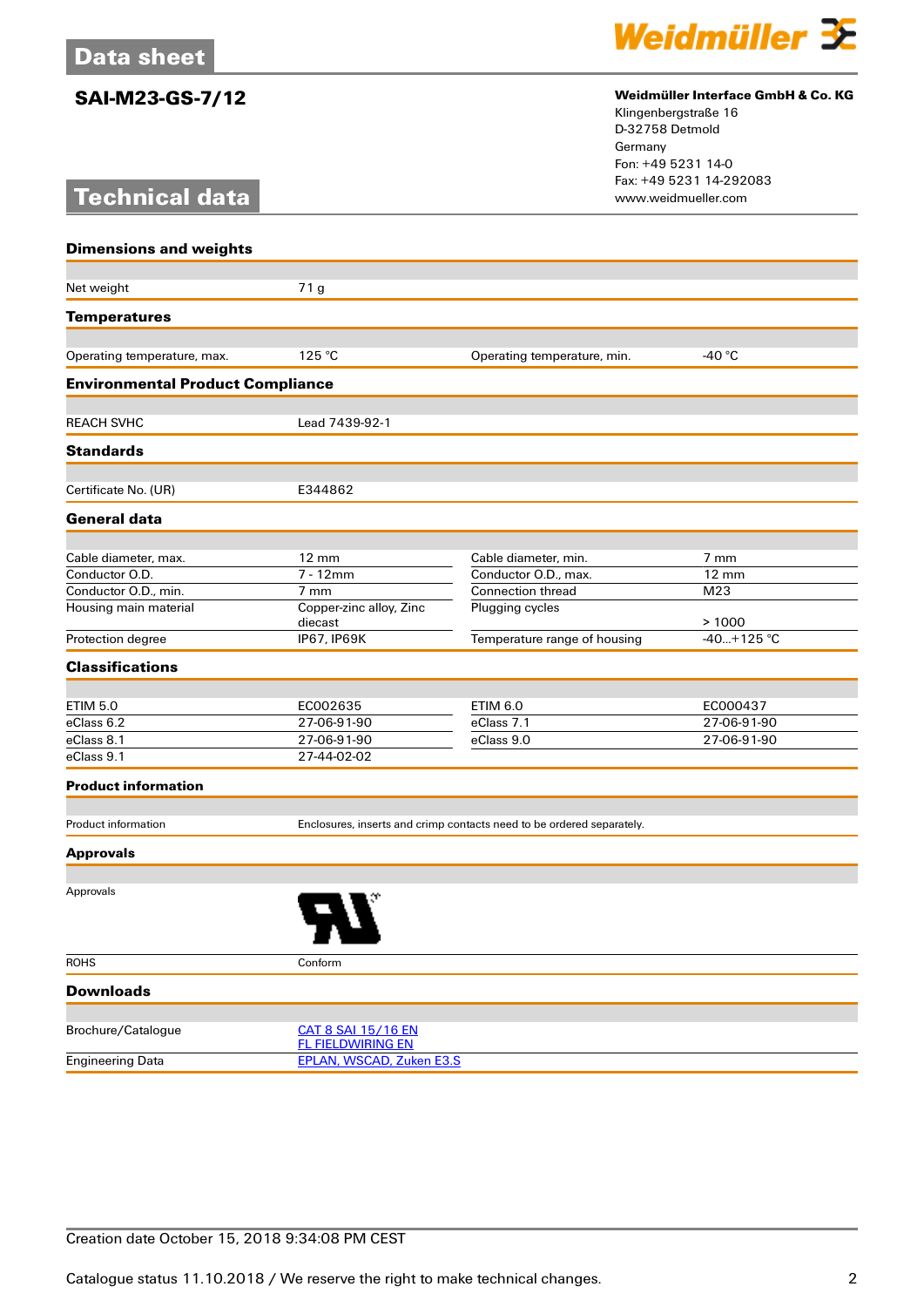# **Drawings**

## **Dimensioned drawing**





# **SAI-M23-GS-7/12 Weidmüller Interface GmbH & Co. KG**

Klingenbergstraße 16 D-32758 Detmold Germany Fon: +49 5231 14-0 Fax: +49 5231 14-292083